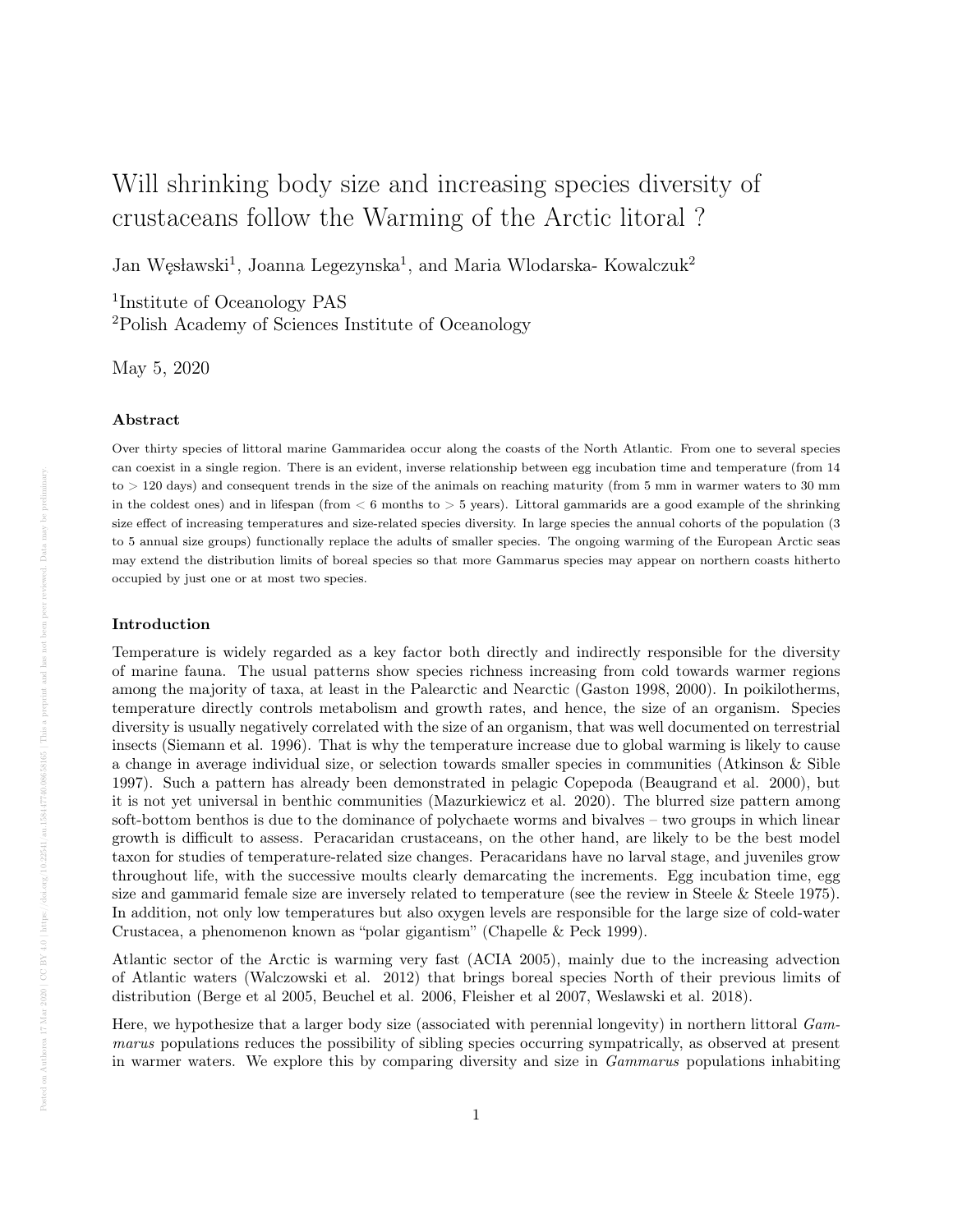rocky North Atlantic coasts across latitudes from 45 to 81°N and water temperatures from -1.8 to 25°C. We expect that present-day patterns of distribution are likely to change, as the temperature increase will tend to shorten gammarid life cycles in the Subarctic. Such a phenomenon has already been observed in pelagic Crustacea, where the same species – Calanus finmarchicus – may produce from one generation in cold water to three in temperate seas per year, depending on the ambient temperature (Irigoien et al. 2000).

#### Material and methods

The original material comes from the unpublished archive of the first author, who sampled littoral *Gammarus* species in the Gulf of Gdańsk (Baltic Sea, 54°N) and Hornsund fjord (Svalbard Archipelago, 77°N) in 1979-1982. They were collected with a hand-net on the shore, at 0-1 m depth, from under stones and algae. The animals were measured from the tip of the head to the tip of telson, excluding spines. Formalin-preserved specimens were wet-weighed after having been blotted on filter paper. The temperatures for the different localities were obtained from the cited references or meteorological data currently available on the Internet. Some of the materials collected by the first author were presented in the form of an unpublished manuscript – an MSc thesis at the University of Gdańsk (Wolska 1983).

Summer minimal temperature for the geographic region was taken as a critical value for marine poikilotherms (Golikov et al. 1990). The occurrence of the sympatric species was assessed for the region (sea) from the literature cited, species names were checked after Bellan-Santini and Costello (2001).

#### Results and discussion

At least thirty sibling species from *Gammarus* and other species from closely related genera (*Marinogam*marus, Pontogammarus, Dikerogammarus etc.) occur in the intertidal of both the eastern and western North Atlantic (Table 1). Their size at maturity ranges from 4 to 52 mm and is related to lifespan and ambient temperature (Fig. 1). Length frequencies in the summer samples of the Arctic population of two sympatric sibling *Gammarus* species indicate that there are three annual cohorts, or fourteen size groups (2 mm intervals) (Fig. 2). Compared to the Arctic, the temperate water population (Baltic) of the same species in summer (after the death of the winter cohort and juvenile release in spring) has a cohort of one age (length 6-15 mm) that corresponds to five size groups (2 mm intervals). The summer length frequency of the large (40 mm) species in the Arctic gives up to twenty size groups (2 mm intervals).

The growth in two very different populations of the same species (G. oceanicus from the Baltic and Arctic, summer temperatures plus 20 °C and 4 °C respectively) is similar, although the cold water population lives longer and grows to greater lengths (Fig. 3). A cold water individual may not reach maturity in the first year of its life, but will grow continuously for the next one or two years, ultimately attaining a large size.

If the life cycle is to be completed within a year or less, the critical phenomenon is the egg incubation time (Table 1). The relationship of this time to ambient temperature has been studied many times in poikilotherms like fish and crustaceans, as well as specifically in the genus *Gammarus* (Steele and Steele 1975, Whiteley et al. 2011). Incubation in Gammarus setosus or G. wilkitzkii lasts 120 and more days in cold, Subarctic – Arctic waters, at year round temperatures  $\langle 2^{\circ}C \rangle$  (Steele & Steele 1974, Weslawski & Legezynı́ska 2002). In the Black Sea or southern Baltic, by contrast, summer generations of Gammarus inaequicauda and G. salinusincubate eggs at temperatures  $> 20^{\circ}\text{C}$  in less than 20 days (Jaždžewski 1970). The ability to shorten the egg incubation period is probably governed by temperature only (as observed in Calanuscopepods – Irigoien et al. 2000 or pelagic hyperids – Koszteyn et al. 1995). Other factors controlling the size of these invertebrates are the availability and quality of food and/or oxygen saturation (Chapelle & Peck 1999). Adults of Gammarus species are omnivores (Tzvetkova 1975) and food availability is not a limiting factor in the littoral (plant detritus, meiofauna and microorganisms are plentiful; Weslawski et al. 1993). The oxygen concentration in coastal waters is always high, or even supersaturated, as there the water dynamics is the highest. Gammaru s species have adequate food resources, a high level of oxygen and an appropriate range of salinity. The only limiting factor is suitable microhabitat, i.e. stones or crevices under which they can hide from predators. Gammarids are a preferred dietary constituent of coastal fish in the Baltic (MacNeil et al. 1999), and of fish, seabirds and seals on Svalbard (Weslawski & Kulinski 1989, Lydersen et al. 1994). The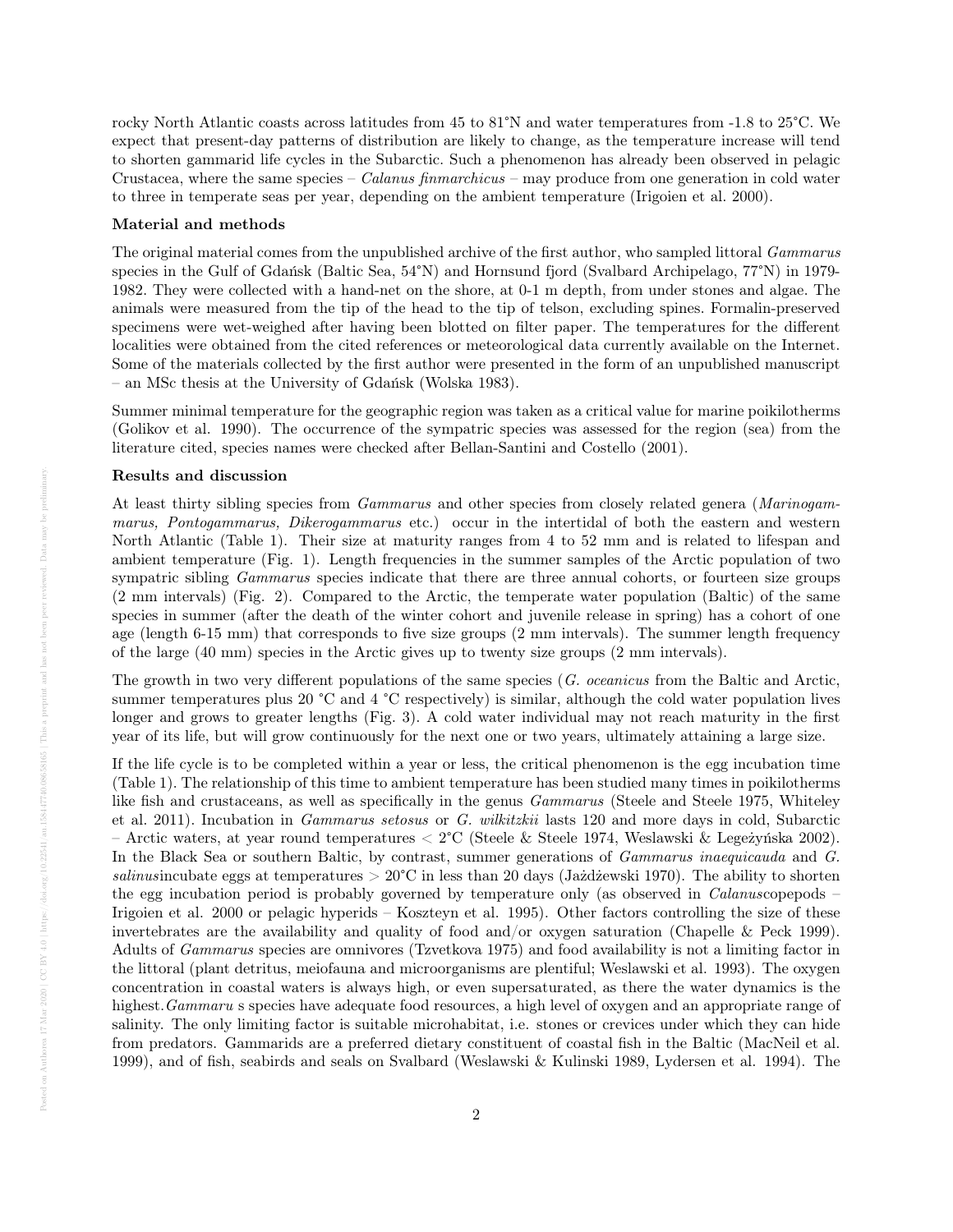interstices among loose stones, providing adequate shelter, are quickly filled when some hundreds of animals are trying to hide beneath one of them (Weslawski 1994). It is the occupation of this microhabitat by large, local species that is the likely factor preventing boreal, eurytopic species from successfully colonizing the North. Ca 300 large specimens (mean length 20 mm) or 2000 small ones (mean length 5 mm) can conceal themselves under a stone 400 cm<sup>2</sup> in area; this corresponds with the average densities reported for Arctic localities  $(300-500/m^2)$  (Weslawski 1994) and for temperate sites, where the number of small gammarid species can exceed 10 000/ $m^2$  (Tzvetkova 1975).

Niche selection and competition was described as a critical factor for the new species colonisation in littoral amphipods (Piscart et al. 2008, Kotta et al. 2013).

The majority of marine littoral gammarids display a very wide tolerance to salinity and temperature (Tzvetkova 1975). In the North Atlantic intertidal, many different species occur in the temperature range between  $0^{\circ}$ C in winter to  $> 20^{\circ}$ C in summer. Consequently, most of the species listed in Table 1, have a potentially very wide geographical distribution. If temperature were the only factor limiting their occurrence, the North Atlantic coast would be divided into a narrow zone with cold stenothermic Gammarus species (Gammarus wilkitzkii and G. setosus ), with the rest of the area supporting the other, eurytopic species. In actual fact, however, the littoral gammarids are spatially more limited, and the number of species corresponds inversely to their size and life length (Table 1, Fig. 1). In the Arctic, where the two large, cold-water species  $(G. \textit{wikitzkii} \text{ and } G. \textit{setosus}$  ) co-occur, there is almost no sympatric occurrence, as  $G. \textit{wikitzkii}$  is an ice-associated species and G. setosus is a littoral species. However, when the ice melts in coastal waters, G. wilkitzkii seeks the same shelter as its littoral congener (Weslawski 1994, Polterman 1997). Another example of regions where two large species occur together is Canada and Svalbard, where the local cold-water G. setosus is confronted with the boreal G. oceanicus . On Newfoundland, the coasts of which have an extensive tidal range from three to twelve metres, G. setosus was recorded higher up on the shore and  $G$ . oceanicus lower down (Steele & Steele 1974). On Spitsbergen, the two species co-exist recently, as the G. oceanicus is colonising the area after the glacial retreat (Grabowski et al. 2019).

In the littoral, when a species is large, there are many size groups that act as separate ecological units: size variations in gammarids lead to differences in mobility, food and behaviour (see Weslawski et al. 2010). All the available space is occupied and the number of true species is limited  $-$  to two, according to published observations. In areas where species are small, there are fewer size groups and more species can co-exist (up to fourteen in a region like the Mediterranean Sea, Table 1).

The sympatric occurrence discussed here is considering the regional scale (gamma diversity). The co- occurrence on a small scale of one sample, alpha diversity is difficult to assess, as there are very few data. In the Baltic, where 9 local plus four alien (man introduced) species occur, the actual occurrence of three to five species in one spot was confirmed (Jażdżewski 1970, own observations).

As the size of gammarids is so closely related to ambient temperature, we may speculate that with increasing coastal temperatures in the Arctic, littoral gammarids will complete their life cycle at a smaller size, which will create opportunities for the area's colonization by southern species. This will be a direct effect not of temperature (those eurytopic species are already capable of living there) but of the favourable size structure of competitors.

In summary, two phenomena are well documented in littoral *Gammarus* species. One is the direct relationship of temperature to lifespan and the size of an adult animal: at warmer temperatures, all known species grow faster and reach maturity at a smaller size. The other is the low number of sympatric species in areas where large species occur, and the high number of such species where the animals are small. From these two observations we can infer that climate change may shift the boreal species northwards, where competition from large species will be reduced as the temperature rises.

#### Acknowledgements

Preparation of this publication was supported by funds from the Svalbard Miljovern SIP Project - RIS No.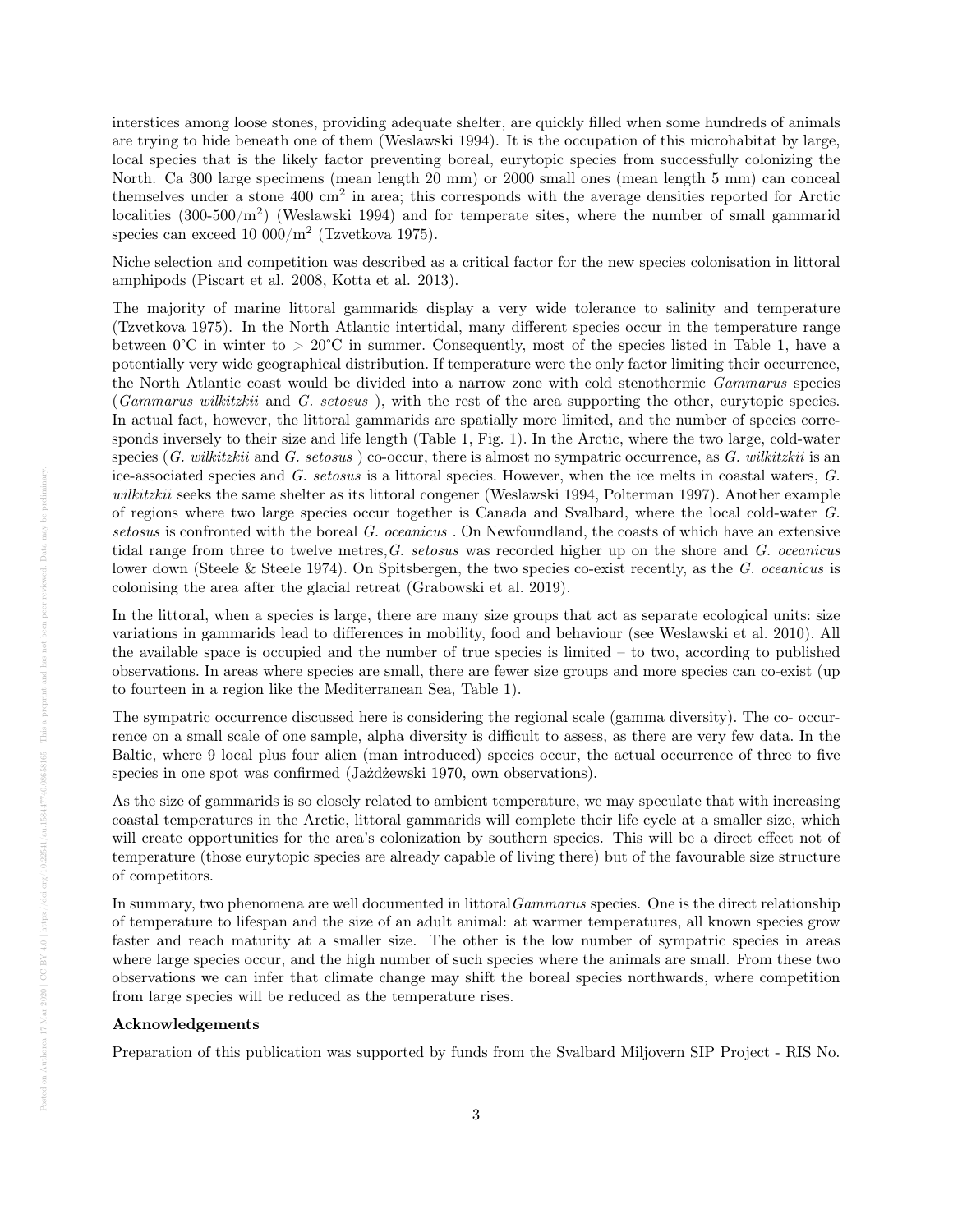3243, Polish Ministry for Higher Education funds SPUB, the project ACCES - Belmont Fund project, the ADAMANT-DAINA project and the Polish Norwegian Research Funding Mechanism (project DWARF).

#### Data availability statement

data presented in this paper are available through the project web page AC-CEShttps://www.iopan.pl/projects/Acces/ (operational since June 2020).

### REFERENCES

ACIA (2005). Impacts of a warming Arctic: Arctic Climate Impact Assessment. Cambridge University Press, New York.

Atkinson D., Sibly R.M. (1997). Why are organisms usually bigger in colder environments ? Making sense of life history puzzle. TREE12, 235- 239

Beaugrand G., Ibanez F., Reid PC (2000). Spatial seasonal and long term fluctuations of plankton in relation to hydroclimatic features in the English Channel, Celtic Sea and Bay of Biscay. Marine Ecology Progress Series 200, 93-102

Bellan-Santini, D., & Costello, M.J. (2001). Amphipoda. in: Costello, M.J. et al. (Ed.) (2001). European register of marine species: a check-list of the marine species in Europe and a bibliography of guides to their identification. Collection Patrimoines Naturels 50: pp. 295-308.

Berge J., Johnsen G., Nilsen F., Gulliksen B., & Slagstad D. (2005). Ocean temperature oscillations enable reappearance of blue mussels Mytilus edulis in Svalbard after a 1000 year absence. Marine Ecology Progress Series, 303, 167–175.

Beuchel F., Gulliksen B., & Carroll M.L. (2006). Long-term patterns of rocky bottom macrobenthic community structure in an Arctic fjord (Kongsfjorden, Svalbard) in relation to climate variability (1980–2003). Journal of Marine Systems , 63, 35–48.

Bousfield E.L. (1969). New records of Gammarus (Crustacea: Amphipoda) from the Middle Atlantic Region, Chesapeake Science 10 (1):1-17.

Chapelle G., Peck L.S. (1999). Polar gigantism dictated by oxygen availability. Nature 399, 114-115

Dobrzycka-Krahel, A. Kendzierska, H. Szaniawska, A. (2013). Ponto-Caspian gammarids – new species in the Gulf of Gdańsk (Southern Baltic Sea), Journal of Ecology and Health 17(3), 110-114.

Fleischer D., Schaber M., & Piepenburg D. (2007). Atlantic snake pipefish (Entelurus aequoreus ) extends its northward distribution range to Svalbard (Arctic Ocean). Polar Biology , 30, 1359–1362.

Fredette T.J., R. J. Diaz. (1986). Life history of Gammarus mucronatus Say (Amphipoda: Gammaridae) in warm temperate estuarine habitats, York River, Virginia, Journal of Crustacean Biology6(1): 57-78.

Gable M.F., R. A. Croker, (1977). The Salt Marsh Amphipod, *Gammarus palustris* Bousfield, 1969 at the Northern Limit of its Distribution I. Ecology and Life Cycle. Estuarine and Coastal Marine Sciences 5: 123-134.

Gaston K.J. (1998). Species- range size distributions: products of speciation, extinction and transformation. Pr. Trans. Royal Soc.B, 353

Gaston K.J. (2000). Global patterns of biodiversity. Nature 405, 220-227

Golikov A.N., Dolgolenko M.A., Maximovich N.N., Scarlato O.A. (1990). Theoretical approaches to marine biogeography. Marine Ecology Progress Series 63; 289- 301

Grabowski M., Jabłońska A., Weydmann-Zwolicka A., Gantsevich M., Strelkov P., Skazina M., Węsławski J.M. (2019). Contrasting molecular diversity and demography patterns in two intertidal amphipod crustaceans reflect Atlantification of High Arctic. Marine Biology 166, 155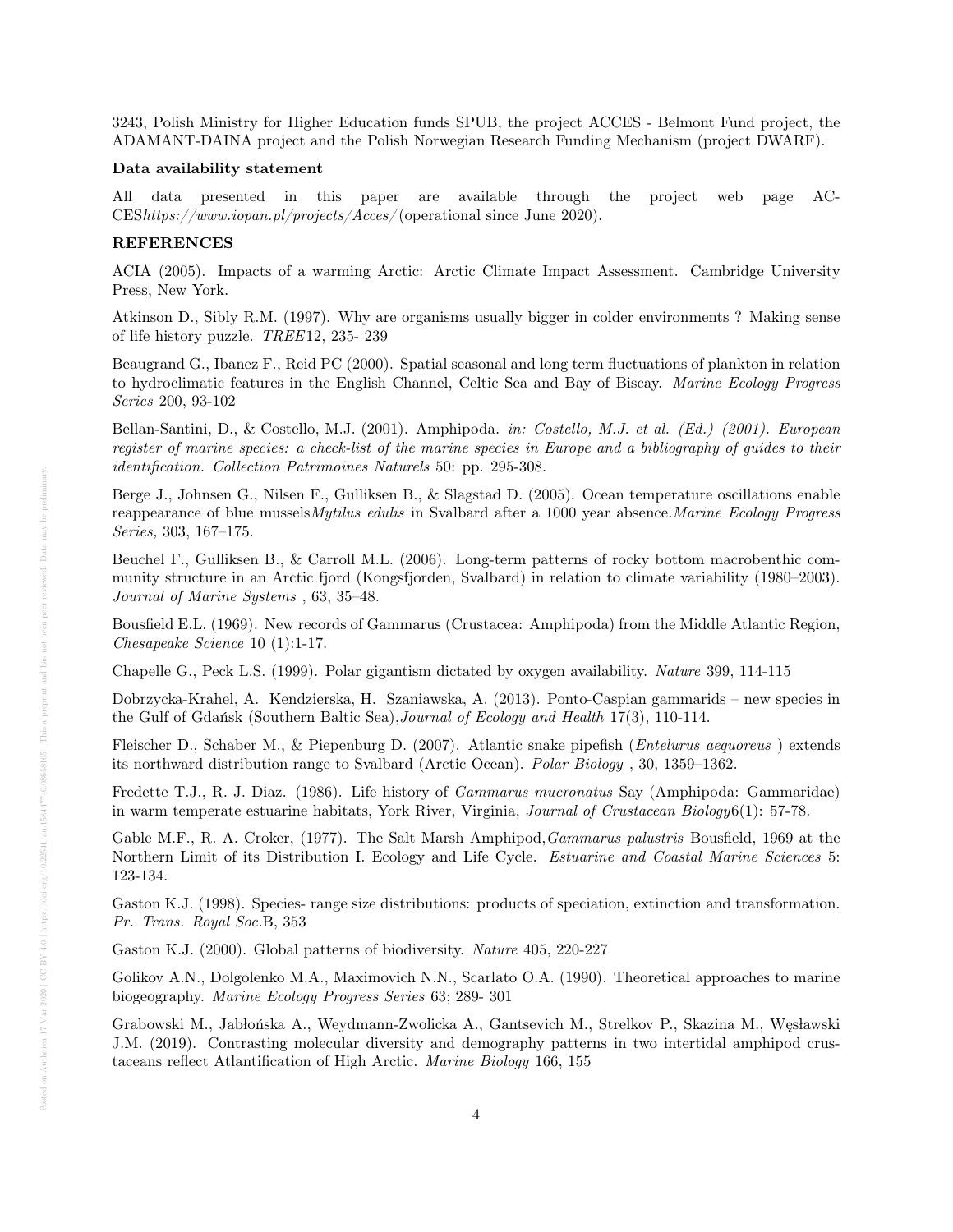Greze I. 1985, , Higher Crustacea, Fauna Ukrainy, 26, Naukova Dumka, Kijev,

Grintsov V.A. (2009). A New Amphipod Species Echinogammarus Karadagiensis Sp. N. (Amphipoda, Gammaridae) From Crimean Coasts (Black Sea, Ukraine), Vestnik Zoologii, 43(2): 23-26

Grintsov, V.A. (2016). Dynamics of population structure of two species of Echinogammarus genus (Gammaridae, Amphipoda) from Laspi Bay (Crimea, Black Sea), Marine Biological Journal 1 No 3: 22-26.

Gurjanova E.P. (1951). Amphipoda Gammaridea from the seas of the USSR and vicinity. Opredeliteli Faune SSSR pp. 1–1029. Zoologicheskii Institut Akademii Nauk SSSR.

Irigoien X., Head RM., Cummings D., Harbour D. (2000). Feeding selectivity and egg production of Calanus helgolandicus in the English Chanel. Limnology and Oceanography 45, 44-54

Jażdżewski K. (1970). Biology of Crustacea Malacostraca in the Bay of Puck, Polish Baltic Sea. Zoological Poloniae 20, 423–480.

Koszteyn J., Timofeev S., Weslawski JM., Malinga B. (1995). Size structure of Themisto abyssorum Boeck and T. libellulaMandt populations in European-Arctic Seas. Polar Biology 15, 85-92

Kotta J., Pärnoja M., Katajisto T., Lehtiniemi M., Malavin S. A., Reisalu G., & Panov V. E. (2013). Is a rapid expansion of the invasive amphipod Gammarus tigrinus Sexton, 1939 associated with its niche selection: a case study in the Gulf of Finland, the Baltic Sea.

Lincoln R. J. (1979). British marine Amphipoda: Gammaridea. British Museum of Natural History, London, 658pp.

MacNeil C., Dick J.T.A., & Elwood R.W. (2007). The dynamics of predation on *Gammarus* spp. (Crustacea: Amphipoda).Biological Reviews 74, 375–395.

Mazurkiewicz M., Górska B., Renaud P., Włodarska-Kowalczuk M. (2020). Latitudinal consistency of biomass size spectra - benthic resilience despite environmental, taxonomic and functional trait variability. Scientific Reports 10:4164, https://doi.org/10.1038/s41598-020-60889-4

Piscart C., Maazouzi C., & Marmonier P. (2008). Range expansion of the North American alien amphipod Gammarus tigrinus Sexton, 1939 (Crustacea: Gammaridae) in Brittany, France. Aquatic Invasions 3 (4), 449-453.

Poltermann M. (1987). Franz Josef Land amphipods. Berichte zum Polarforschung AWI

Siemann E., Tilman D., Haarstad J. (1996). Insect species diversity abundance and body size relationships. Nature 380, 704- 706.

Steele D. H., And V. J. Steele 1970 The Biology Of Gammarus(Crustacea, Amphipoda) In The Northwestern Atlantic. Iv. Gammarus lawrencianus Bousfield. Can. J. Zool. 48: 1261-1267.

Steele D.H., & Steele V.J. (1974). The biology of *Gammarus* (Crustacea, Amphipoda) ln the north-western Atlantic. VIII. Geographic distribution of the northern species. Canadian Journal of Zoology52, 1115–1120.

Steele D.H., & Steele V.J. (1975). The biology of *Gammarus* (Crustacea, Amphipoda) in the north-western Atlantic. XI. Comparison and discussion. Canadian Journal of Zoology 53, 1116–1126.

Steele V.J., & Steele D.H. (1970). The biology of *Gammarus* (Crustacea, Amphipoda) in the north-western Atlantic. II. Gammarus setosus Dementieva. Canadian Journal of Zoology 48, 659–671.

Steele V.J., & Steele D.H. (1972). The biology of *Gammarus* (Crustacea, Amphipoda) in the north-western Atlantic. V. Gammarus oceanicus Segerstråle. Canadian Journal of Zoology 50, 801–813.

Tzvetkova N.L. (1975). Coastal waters gammarids from the North and Far East seas of the USSR and adjacent waters, Nauka, Leningrad, pp 258.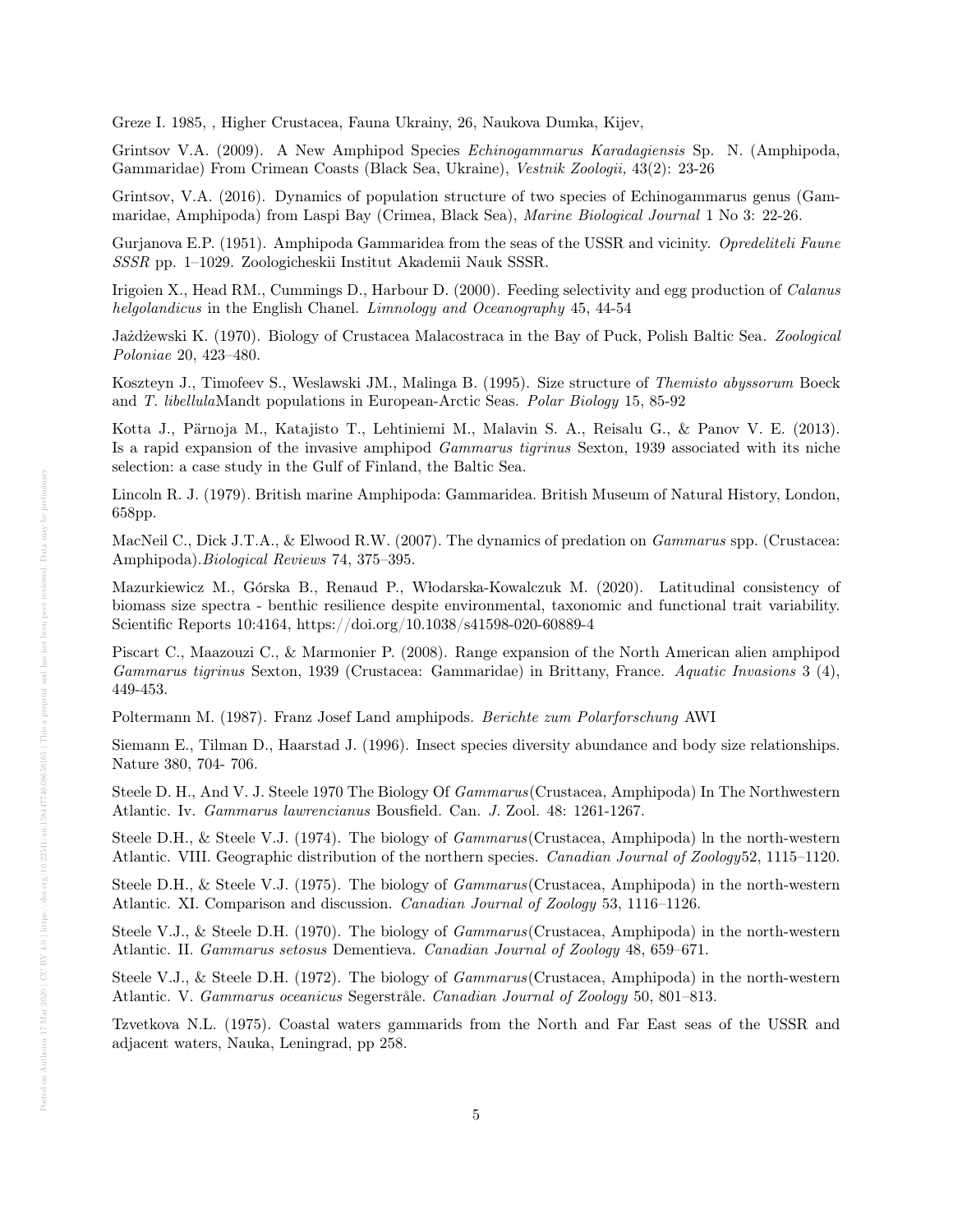Walczowski W., Piechura J., Goszczko I., & Wieczorek P. (2012). Changes in Atlantic water properties: an important factor in the European Arctic marine climate. ICES Journal of Marine Science 69, 864–869.

Węsławski J.M. & Legeżyńska J. (2002). Life cycles of some Arctic amphipods. Polish Polar Research 23, 253–264.

Węsławski J.M. (1994). Gammarus (Crustacea, Amphipoda) from Svalbard and Franz Josef Land. Distribution and density. Sarsia79, 145–150.

Węsławski J.M., Kuliński W. (1989). Notes on fishes in Hornsund fjord area (Spitsbergen). Polish Polar Research 10, 241-250.

Węsławski J.M., Opanowski A., Legeżyńska J., Maciejewska B., Włodarska-Kowalczuk M, Kędra M. (2010). How many roles can a species play? Hidden diversity in Arctic crustaceans. Pol. Polar Research31, 205-216.

Wesławski J.M., Wiktor J., Zajączkowski M., & Swerpel S. (1993). Intertidal zone of Svalbard: Macroorganism distribution and biomass.Polar Biology 13, 73–79.

Węsławski JM, Dragańska-Deja K, Legeżyńska J, Walczowski W (2018). Range extension of a boreal amphipod Gammarus oceanicus in the warming Arctic. Ecol Evol 8(15):7624-7632.doi:10.1002/ece3.4281

Whiteley N.M., Rastrick S.P.S., Lunt D.H., & Rock J. (2011). Latitudinal variations in the physiology of marine gammarid amphipods.Journal of Experimental Marine Biology and Ecology 400, 70–77.

Zettler M.L., Zettler A. ( 2017). Marine And Freshwater Amphipoda From The Baltic Sea And Adjacent Territories. Conchbooks, Harxheim, Germany Pp. 846

| Table 1 Gammaridae from Atlantic region         | region        | minimal | max.                   | min.        | max.        | life       |
|-------------------------------------------------|---------------|---------|------------------------|-------------|-------------|------------|
|                                                 | considered    | female  | length                 | summer      | summer      | span       |
|                                                 |               | length  | $\operatorname{adult}$ | water       | water       |            |
|                                                 |               |         |                        | temp.       | temp.       |            |
| species/population                              |               | mm      | mm                     | $^{\circ}C$ | $^{\circ}C$ | <b>VIS</b> |
| Chaetogammarus olivii (H. Milne Edwards, 1830)  | Black, Medit. |         | 12                     | 15          | 20          |            |
| Chaetogammarus warpachowskyi Sars, 1897         | <b>Baltic</b> |         |                        | 10          | 10          |            |
| Dikerogammarus haemobaphes (Eichwald, 1841)     | Azov, Black   |         | 20                     | 15          | <b>20</b>   |            |
| Dikerogammarus haemobaphes (Eichwald, 1841)     | <b>Baltic</b> | 10      | 22                     | 10          | 20          |            |
| Dikerogammarus villosus (Sowinsky, 1894)        | Baltic        |         | 30                     | 10          | 15          |            |
| Echinogammarus finmarchicus (Dahl, 1938)        | White         | 10      | 21                     |             | 15          |            |
| Echinogammarus foxi (Schellenberg, 1928)        | Mediterr.     |         |                        | 15          | 25          |            |
| Echinogammarus ischnus (Stebbing, 1899)         | <b>Baltic</b> |         | 15                     | 10          | 20          |            |
| Echinogammarus ischnus (Stebbing, 1899)         | Black         |         | 10                     | 15          | 20          |            |
| Echinogammarus karadagiensis Grintsov, 2009     | <b>Black</b>  |         |                        | 15          | 25          | 0,5        |
| Echinogammarus marinus (Leach, 1815)            | North, W Atl. | 15      | 25                     |             | 15          |            |
| Echinogammarus obtusatus (Dahl, 1938)           | North, W Atl. | 9.      | 20.                    |             | 15          |            |
| Echinogammarus pirloti (Sexton & Spooner, 1940) | North         |         | 14                     | 10          | 15          | 0,5        |
| Echinogammarus planicrurus (Reid, 1940)         | North         |         |                        | 10          | 20          |            |
| Echinogammarus stoerensis (Reid, 1938)          | North, W Atl. |         |                        | 10          | <b>20</b>   | 0,5        |
| Gammarus aequicauda (Martynov, 1931)            | Black, Medit. | 10      | 20                     | 15          | 25          |            |
| Gammarus annulatus Smith, 1873                  | W Atl.        | 10      | 20                     |             | 15          |            |
| Gammarus chevreuxi Sexton, 1913                 | North, E Atl. | 6       | 13                     | 10          | <b>20</b>   | 0,5        |
| Gammarus crinicornis Stock, 1966                | Mediterr.     |         | 20                     | 15          | 25          |            |
| Gammarus crinicornis Stock, 1966                | <b>Black</b>  | 10      | 20                     | 15          | 25          |            |
| Gammarus daiberi Bousfield, 1969                | W Atl.        |         | 12,5                   |             | 20          |            |
| Gammarus duebeni Lilljeborg, 1852               | North, Baltic |         | 22                     | 10          | 20          |            |